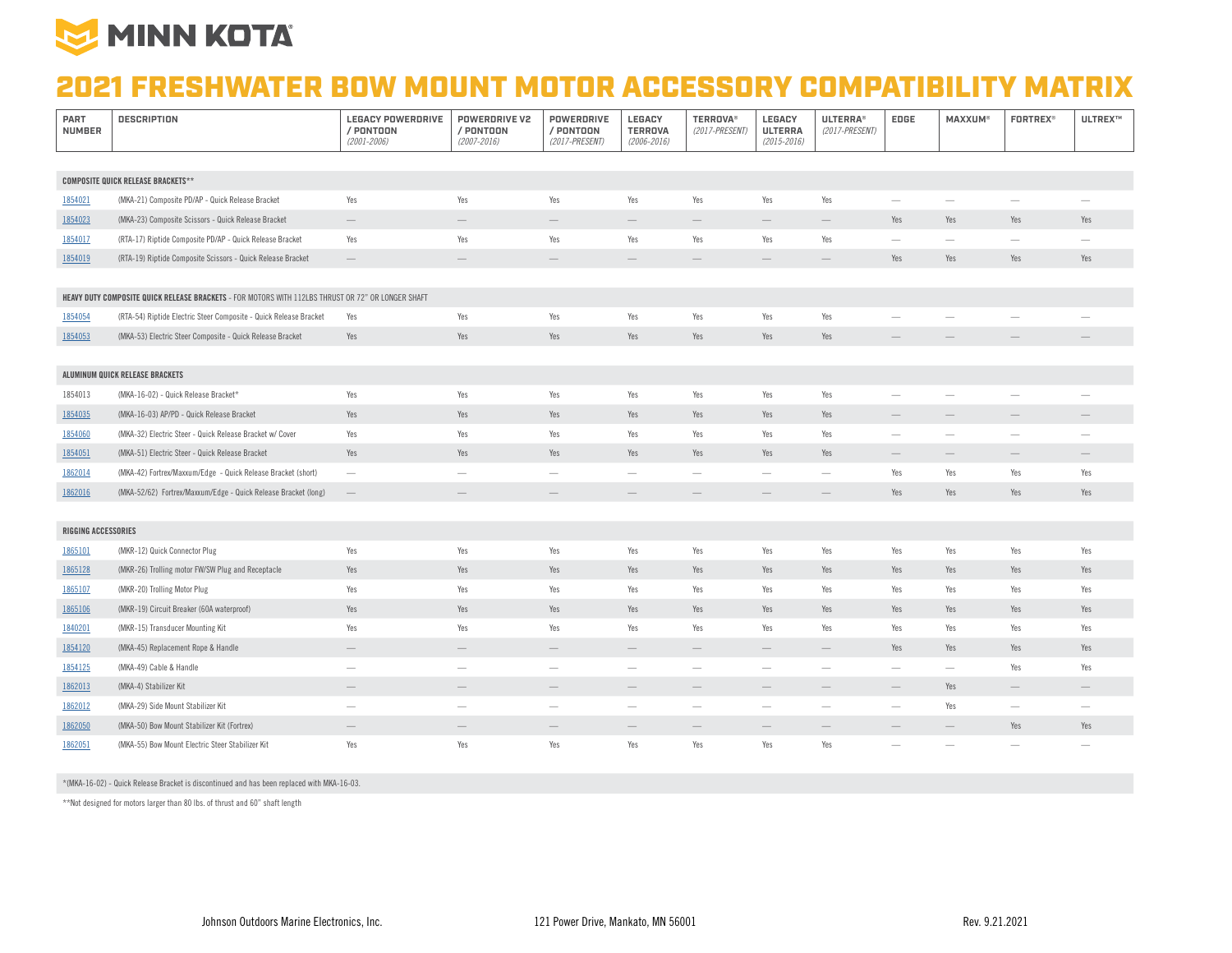

## 2021 FRESHWATER BOW MOUNT MOTOR ACCESSORY COMPATIBILITY MATRIX

| PART<br><b>NUMBER</b> | <b>DESCRIPTION</b>                                               | <b>LEGACY POWERDRIVE</b><br>/ PONTOON<br>$(2001 - 2006)$ | POWERDRIVE V2<br>/ PONTOON<br>$(2007 - 2016)$ | <b>POWERDRIVE</b><br>/ PONTOON<br>(2017-PRESENT) | LEGACY<br><b>TERROVA</b><br>$(2006 - 2016)$ | <b>TERROVA®</b><br>(2017-PRESENT) | LEGACY<br><b>ULTERRA</b><br>$(2015 - 2016)$ | <b>ULTERRA®</b><br>(2017-PRESENT) | EDGE                            | <b>MAXXUM®</b>                  | <b>FORTREX®</b>                 | ULTREX™                  |
|-----------------------|------------------------------------------------------------------|----------------------------------------------------------|-----------------------------------------------|--------------------------------------------------|---------------------------------------------|-----------------------------------|---------------------------------------------|-----------------------------------|---------------------------------|---------------------------------|---------------------------------|--------------------------|
|                       |                                                                  |                                                          |                                               |                                                  |                                             |                                   |                                             |                                   |                                 |                                 |                                 |                          |
|                       | TROLLING MOTOR ACCESSORIES - FOOT PEDALS                         |                                                          |                                               |                                                  |                                             |                                   |                                             |                                   |                                 |                                 |                                 |                          |
| 1866075               | Legacy Terrova/Riptide® Terrova Foot Pedal (corded)              | $\overline{\phantom{0}}$                                 | $\overline{\phantom{0}}$                      | $\overline{\phantom{a}}$                         | Yes                                         |                                   | $\overline{\phantom{0}}$                    |                                   | $\overline{\phantom{0}}$        |                                 |                                 | $\sim$                   |
| 1866070               | PowerDrive/Riptide PowerDrive Foot Pedal (corded)                |                                                          | Yes                                           | Yes                                              |                                             |                                   |                                             |                                   |                                 |                                 |                                 |                          |
| 1866076               | Terrova/Riptide Terrova Foot Pedal (corded) (2017 - Current)     | $\overline{\phantom{a}}$                                 | $\overline{\phantom{0}}$                      | $\sim$                                           | $\overbrace{\qquad \qquad }^{}$             | Yes                               | $\overbrace{\phantom{123221}}$              | $\overline{\phantom{a}}$          | $\overline{\phantom{m}}$        | $\overline{\phantom{0}}$        | $\overbrace{\qquad \qquad }^{}$ | $\overline{\phantom{m}}$ |
| 1866080               | Ulterra/Riptide Ulterra Foot Pedal (corded)                      |                                                          |                                               | $\qquad \qquad -$                                | $\qquad \qquad -$                           | $\overline{\phantom{a}}$          | Yes                                         | Yes                               |                                 |                                 |                                 |                          |
|                       |                                                                  |                                                          |                                               |                                                  |                                             |                                   |                                             |                                   |                                 |                                 |                                 |                          |
|                       | <b>COPILOT SYSTEMS &amp; ACCESSORIES</b>                         |                                                          |                                               |                                                  |                                             |                                   |                                             |                                   |                                 |                                 |                                 |                          |
| 1866150               | CoPilot System (wireless) - PowerDrive V2                        | $\overline{\phantom{a}}$                                 | Yes                                           | $\overline{\phantom{m}}$                         | $\overline{\phantom{m}}$                    | $\overline{\phantom{m}}$          | $\overline{\phantom{m}}$                    | $\overline{\phantom{m}}$          | $\overline{\phantom{m}}$        | $\overline{\phantom{m}}$        | $\overline{\phantom{m}}$        | $\overline{\phantom{m}}$ |
| 1866155               | CoPilot System (wireless) - PowerDrive                           | $\overline{\phantom{a}}$                                 |                                               | Yes                                              |                                             |                                   |                                             |                                   |                                 |                                 |                                 |                          |
| 1866120               | CoPilot Replacement Transmitter (Legacy & PD V2)                 | Yes                                                      | Yes                                           | Yes                                              |                                             | $\overline{\phantom{a}}$          | $\overline{\phantom{a}}$                    | $\overline{\phantom{m}}$          | $\overline{\phantom{a}}$        | $\overline{\phantom{m}}$        |                                 |                          |
| 1866170               | CoPilot Replacement Transmitter (Terrova & RT ST)                |                                                          |                                               |                                                  | Yes                                         | Yes                               |                                             |                                   |                                 |                                 |                                 |                          |
|                       |                                                                  |                                                          |                                               |                                                  |                                             |                                   |                                             |                                   |                                 |                                 |                                 |                          |
|                       | <b>i-PILOT<sup>®</sup> SYSTEMS &amp; ACCESSORIES</b>             |                                                          |                                               |                                                  |                                             |                                   |                                             |                                   |                                 |                                 |                                 |                          |
| 1866350               | Legacy i-Pilot Replacement Remote                                | $\overline{\phantom{a}}$                                 | Yes                                           | $\overline{\phantom{a}}$                         | Yes                                         | $\overline{\phantom{a}}$          | $\overbrace{\phantom{123221}}$              | $\overline{\phantom{m}}$          | $\overline{\phantom{a}}$        | $\overline{\phantom{a}}$        | $\overline{\phantom{a}}$        |                          |
| 1866550               | i-Pilot System Remote                                            |                                                          |                                               | Yes                                              | $\overline{\phantom{a}}$                    | Yes                               | $\hspace{0.1mm}-\hspace{0.1mm}$             | Yes                               | $\overline{\phantom{a}}$        | $\overline{\phantom{a}}$        | $\overline{\phantom{a}}$        | Yes                      |
| 1866560               | i-Pilot Micro Remote (i-Pilot & i-Pilot Link)                    | $\hspace{0.05cm}$                                        | $\overline{\phantom{m}}$                      | Yes                                              | $\hspace{0.1mm}-\hspace{0.1mm}$             | Yes                               | $\overbrace{\phantom{123221}}$              | Yes                               | $\overline{\phantom{a}}$        | $\hspace{0.1mm}-\hspace{0.1mm}$ | $\overbrace{\qquad \qquad }^{}$ | Yes                      |
| 1866680               | Heading Sensor Accessory (i-Pilot & i-Pilot Link)                | $\overline{\phantom{a}}$                                 | $\qquad \qquad -$                             | Yes                                              | $\qquad \qquad$                             | Yes                               |                                             | Yes                               |                                 |                                 |                                 | Yes                      |
|                       |                                                                  |                                                          |                                               |                                                  |                                             |                                   |                                             |                                   |                                 |                                 |                                 |                          |
|                       | <b>i-PILOT LINK SYSTEMS &amp; ACCESSORIES</b>                    |                                                          |                                               |                                                  |                                             |                                   |                                             |                                   |                                 |                                 |                                 |                          |
| 1866460               | i-Pilot Link Charging Cable                                      | $\sim$                                                   | Yes                                           | Yes                                              | Yes                                         | Yes                               | Yes                                         | Yes                               | $\sim$                          | $\sim$                          | $\sim$                          | Yes                      |
| 1866470               | Legacy i-Pilot Link Remote Holding Cradle/Belt Clip              | $\overline{\phantom{a}}$                                 | Yes                                           | $\overline{\phantom{a}}$                         | Yes                                         | $\overline{\phantom{m}}$          | Yes                                         | $\hspace{0.1mm}-\hspace{0.1mm}$   | $\hspace{0.1mm}-\hspace{0.1mm}$ |                                 |                                 | $\qquad \qquad -$        |
| 1866650               | i-Pilot Link System Remote                                       | $\sim$                                                   | $\overline{\phantom{0}}$                      |                                                  | $\overline{\phantom{0}}$                    | Yes                               | $\overline{\phantom{m}}$                    | Yes                               | $\overline{\phantom{m}}$        | $\overline{\phantom{0}}$        |                                 | Yes                      |
| 1866670               | i-Pilot Link Holding Cradle                                      | $\qquad \qquad$                                          |                                               |                                                  |                                             | Yes                               |                                             | Yes                               |                                 |                                 |                                 | Yes                      |
|                       |                                                                  |                                                          |                                               |                                                  |                                             |                                   |                                             |                                   |                                 |                                 |                                 |                          |
|                       | i-PILOT & i-PILOT LINK BLUETOOTH® UPGRADE KITS (2017 TO CURRENT) |                                                          |                                               |                                                  |                                             |                                   |                                             |                                   |                                 |                                 |                                 |                          |
| 2774155               | PowerDrive i-Pilot Upgrade Kit                                   | $\overline{\phantom{m}}$                                 | $\overline{\phantom{a}}$                      | Yes                                              | $\overline{\phantom{m}}$                    | $\overline{\phantom{a}}$          | $\overbrace{\phantom{123221}}$              | $\overline{\phantom{0}}$          | $\overline{\phantom{m}}$        | $\overline{\phantom{0}}$        | $\sim$                          |                          |
| 2774156               | Riptide PowerDrive i-Pilot Upgrade Kit                           | $\qquad \qquad -$                                        | $\qquad \qquad -$                             | Yes                                              | $\qquad \qquad -$                           | $\hspace{0.1mm}-\hspace{0.1mm}$   | $\qquad \qquad -$                           | $\qquad \qquad$                   | $\qquad \qquad -$               | $\qquad \qquad -$               | $\qquad \qquad -$               | $\qquad \qquad -$        |
| 2774157               | Terrova i-Pilot Upgrade Kit                                      | $\overline{\phantom{m}}$                                 | -                                             | $\overline{\phantom{a}}$                         | $\overbrace{\qquad \qquad }^{}$             | Yes                               | $\overbrace{\phantom{123221}}$              | $\overline{\phantom{a}}$          | $\hspace{0.1mm}-\hspace{0.1mm}$ | -                               | $\overbrace{\qquad \qquad }^{}$ |                          |
| 2774050               | Riptide Terrova i-Pilot Uprade Kit                               | $\qquad \qquad$                                          | $\overline{\phantom{0}}$                      |                                                  | $\overline{\phantom{0}}$                    | Yes                               | $\overline{\phantom{m}}$                    | $\qquad \qquad -$                 | $\overline{\phantom{0}}$        | $\qquad \qquad -$               |                                 | $\qquad \qquad -$        |
| 2774153               | Terrova/Ultrex i-Pilot Link Upgrade Kit                          | $\overline{\phantom{a}}$                                 | $\overline{\phantom{0}}$                      | $\overline{\phantom{m}}$                         | $\overline{\phantom{m}}$                    | Yes                               | $\overline{\phantom{m}}$                    | $\overline{\phantom{m}}$          | $\overline{\phantom{a}}$        |                                 | $\overline{\phantom{m}}$        | Yes                      |
| 2274152               | Riptide Terrova i-Pilot Link Upgrade Kit                         |                                                          | $\overline{\phantom{0}}$                      | $\qquad \qquad -$                                | $\overline{\phantom{0}}$                    | Yes                               | $\overline{\phantom{m}}$                    | $\qquad \qquad -$                 | $\overline{\phantom{0}}$        | $\overline{\phantom{0}}$        | $\qquad \qquad -$               | $\qquad \qquad -$        |
| 2884119               | Ulterra i-Pilot Upgrade Kit                                      | $\sim$                                                   | $\overline{\phantom{a}}$                      | $\overline{\phantom{a}}$                         | $\overline{\phantom{m}}$                    |                                   | Yes                                         | Yes                               |                                 | $\overline{\phantom{a}}$        |                                 |                          |
| 2884116               | Riptide Ulterra i-Pilot Upgrade Kit                              | $\overline{\phantom{a}}$                                 |                                               |                                                  | $\qquad \qquad -$                           | $\hspace{0.1mm}-\hspace{0.1mm}$   | Yes                                         | Yes                               | $\overline{\phantom{a}}$        |                                 | $\overline{\phantom{a}}$        |                          |
| 2884117               | Ulterra i-Pilot Link Upgrade Kit                                 | $\overline{\phantom{m}}$                                 | $\overline{\phantom{0}}$                      | $\overline{\phantom{0}}$                         | $\overbrace{\qquad \qquad }^{}$             | $\overline{\phantom{m}}$          | Yes                                         | Yes                               |                                 |                                 | $\overline{\phantom{0}}$        |                          |
| 2884118               | Riptide Ulterra i-Pilot Link Upgrade Kit                         | -                                                        |                                               |                                                  |                                             |                                   | Yes                                         | Yes                               |                                 |                                 |                                 |                          |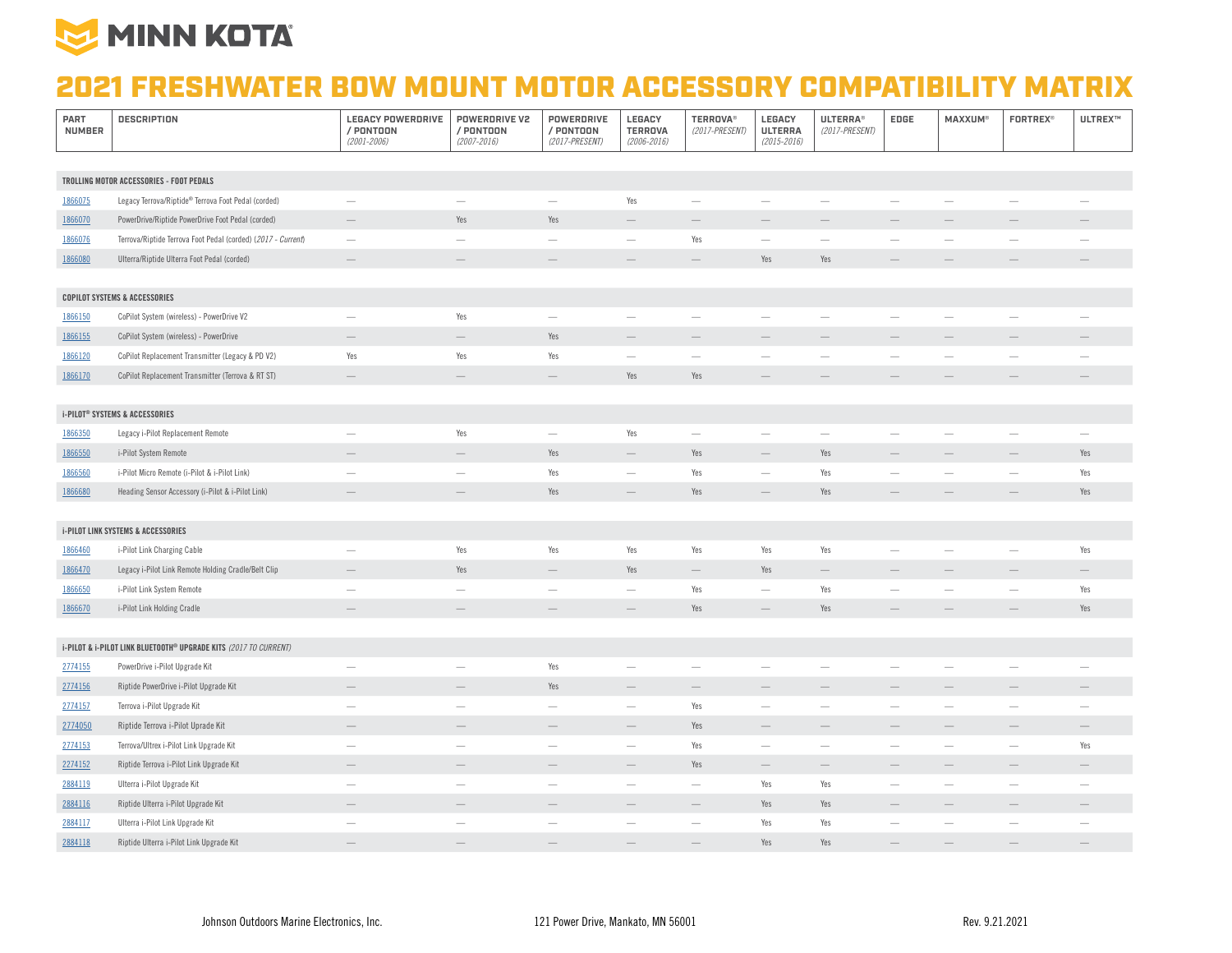

## 2021 SALTWATER BOW MOUNT MOTOR ACCESSORY COMPATIBILITY MATRIX

| PART<br><b>NUMBER</b>                     | <b>DESCRIPTION</b>                                                                                 | <b>RIPTIDE SP</b><br>$(2001 - 2006)$ | RIPTIDE SP V2<br>$(2007 - 2016)$ | RIPTIDE<br>POWERDRIVE<br>(2017-PRESENT) | <b>RIPTIDE ST</b><br>$(2006 - 2016)$ | RIPTIDE<br><b>TERROVA®</b><br>(2017-PRESENT) | RIPTIDE<br><b>ULTERRA</b><br>$(2015 - 2016)$ | RIPTIDE<br><b>ULTERRA®</b><br>(2017-PRESENT) | RIPTIDE<br>EDGE          | RIPTIDE<br><b>MAXXUM®</b> | RIPTIDE<br><b>FORTREX®</b>      |
|-------------------------------------------|----------------------------------------------------------------------------------------------------|--------------------------------------|----------------------------------|-----------------------------------------|--------------------------------------|----------------------------------------------|----------------------------------------------|----------------------------------------------|--------------------------|---------------------------|---------------------------------|
|                                           |                                                                                                    |                                      |                                  |                                         |                                      |                                              |                                              |                                              |                          |                           |                                 |
| <b>COMPOSITE QUICK RELEASE BRACKETS**</b> |                                                                                                    |                                      |                                  |                                         |                                      |                                              |                                              |                                              |                          |                           |                                 |
| 1854021                                   | (MKA-21) Composite PD/AP - Quick Release Bracket                                                   | $\overbrace{\qquad \qquad }^{}$      | -                                | $\overline{\phantom{m}}$                | $\overbrace{\qquad \qquad }^{}$      |                                              | $\overline{\phantom{a}}$                     | $\overline{\phantom{m}}$                     | $\overline{\phantom{0}}$ | $\overline{\phantom{m}}$  | $\overline{\phantom{0}}$        |
| 1854023                                   | (MKA-23) Composite Scissors - Quick Release Bracket                                                | $\overline{\phantom{0}}$             |                                  |                                         |                                      |                                              | -                                            | -                                            |                          | $\qquad \qquad -$         |                                 |
| 1854017                                   | (RTA-17) Riptide Composite PD/AP - Quick Release Bracket                                           | Yes                                  | Yes                              | Yes                                     | Yes**                                | Yes**                                        | Yes**                                        | Yes**                                        |                          |                           |                                 |
| 1854019                                   | (RTA-19) Riptide Composite Scissors - Quick Release Bracket                                        | $\overline{\phantom{0}}$             | $\qquad \qquad -$                | $\hspace{0.1mm}-\hspace{0.1mm}$         | $\qquad \qquad -$                    | $\hspace{0.1mm}-\hspace{0.1mm}$              | $\hspace{0.1mm}-\hspace{0.1mm}$              | $\hspace{0.1mm}-\hspace{0.1mm}$              | Yes                      | Yes                       | Yes**                           |
|                                           |                                                                                                    |                                      |                                  |                                         |                                      |                                              |                                              |                                              |                          |                           |                                 |
|                                           | HEAVY DUTY COMPOSITE QUICK RELEASE BRACKETS - FOR MOTORS WITH 112LBS THRUST OR 72" OR LONGER SHAFT |                                      |                                  |                                         |                                      |                                              |                                              |                                              |                          |                           |                                 |
| 1854054                                   | (RTA-54) Riptide Electric Steer Composite - Quick Release Bracket                                  | Yes                                  | Yes                              | Yes                                     | Yes                                  | Yes                                          | Yes                                          | Yes                                          | $\overline{\phantom{0}}$ |                           |                                 |
| 1854053                                   | (MKA-53) Electric Steer Composite - Quick Release Bracket                                          | $\overline{\phantom{0}}$             |                                  |                                         |                                      |                                              |                                              |                                              |                          |                           |                                 |
|                                           |                                                                                                    |                                      |                                  |                                         |                                      |                                              |                                              |                                              |                          |                           |                                 |
|                                           | ALUMINUM QUICK RELEASE BRACKETS                                                                    |                                      |                                  |                                         |                                      |                                              |                                              |                                              |                          |                           |                                 |
| 1854013                                   | (MKA-16-02) - Quick Release Bracket*                                                               | $\overbrace{\qquad \qquad }^{}$      | -                                | $\overline{\phantom{m}}$                |                                      | -                                            | $\overbrace{\phantom{1232211}}$              | -                                            | $\overline{\phantom{0}}$ | $\overline{\phantom{0}}$  | -                               |
| 1854035                                   | (MKA-16-03) AP/PD - Quick Release Bracket                                                          | $\overline{\phantom{0}}$             | $\qquad \qquad$                  |                                         | $\qquad \qquad -$                    | $\hspace{0.1mm}-\hspace{0.1mm}$              | $\hspace{0.1mm}-\hspace{0.1mm}$              | $\qquad \qquad -$                            | $\overline{\phantom{0}}$ | $\qquad \qquad -$         | $\qquad \qquad -$               |
| 1854060                                   | (MKA-32) Electric Steer - Quick Release Bracket w/ Cover                                           | $\overbrace{\phantom{1232211}}$      |                                  | $\overline{\phantom{a}}$                | $\overline{\phantom{m}}$             | $\overline{\phantom{a}}$                     | $\overline{\phantom{a}}$                     | $\overline{\phantom{a}}$                     | $\overline{\phantom{a}}$ |                           | $\hspace{0.05cm}$               |
| 1862014                                   | (MKA-42) Fortrex/Maxxum/Edge - Quick Release Bracket (short)                                       | $\overline{\phantom{m}}$             |                                  |                                         | $\qquad \qquad -$                    |                                              | $\qquad \qquad$                              |                                              |                          | $\overline{\phantom{0}}$  |                                 |
| 1862016                                   | (MKA-52/62) Fortrex/Maxxum/Edge - Quick Release Bracket (long)                                     | $\overline{\phantom{m}}$             | -                                | $\overline{\phantom{a}}$                | $\overline{\phantom{m}}$             | $\hspace{0.1mm}-\hspace{0.1mm}$              | $\overline{\phantom{m}}$                     | $\overline{\phantom{a}}$                     | $\overline{\phantom{a}}$ | $\overline{\phantom{m}}$  | $\overline{\phantom{a}}$        |
| 1854051                                   | (MKA-51) Electric Steer - Quick Release Bracket                                                    | $\overline{\phantom{0}}$             |                                  |                                         |                                      |                                              |                                              |                                              |                          |                           |                                 |
|                                           |                                                                                                    |                                      |                                  |                                         |                                      |                                              |                                              |                                              |                          |                           |                                 |
| <b>RIGGING ACCESSORIES</b>                |                                                                                                    |                                      |                                  |                                         |                                      |                                              |                                              |                                              |                          |                           |                                 |
| 1865101                                   | (MKR-12) Quick Connector Plug                                                                      | Yes                                  | Yes                              | Yes                                     | Yes                                  | Yes                                          | Yes                                          | Yes                                          | Yes                      | Yes                       | Yes                             |
| 1865128                                   | (MKR-26) Trolling motor FW/SW Plug and Receptacle                                                  | Yes                                  | Yes                              | Yes                                     | Yes                                  | Yes                                          | Yes                                          | Yes                                          | Yes                      | Yes                       | Yes                             |
| 1865107                                   | (MKR-20) Trolling Motor Plug                                                                       | Yes                                  | Yes                              | Yes                                     | Yes                                  | Yes                                          | Yes                                          | Yes                                          | Yes                      | Yes                       | Yes                             |
| 1865106                                   | (MKR-19) Circuit Breaker (60A waterproof)                                                          | Yes                                  | Yes                              | Yes                                     | Yes                                  | Yes                                          | Yes                                          | Yes                                          | Yes                      | Yes                       | Yes                             |
| 1840201                                   | (MKR-15) Transducer Mounting Kit                                                                   | Yes                                  | Yes                              | Yes                                     | Yes                                  | Yes                                          | Yes                                          | Yes                                          | Yes                      | Yes                       | Yes                             |
| 1854120                                   | (MKA-45) Replacement Rope & Handle                                                                 | $\overline{\phantom{0}}$             |                                  | $\qquad \qquad$                         | $\qquad \qquad -$                    | $\overline{\phantom{0}}$                     | $\overline{\phantom{m}}$                     | $\qquad \qquad -$                            | Yes                      | Yes                       | Yes                             |
| 1854125                                   | (MKA-49) Cable & Handle                                                                            | $\overline{\phantom{m}}$             | $\overline{\phantom{0}}$         | $\overbrace{\phantom{1232211}}$         |                                      | $\qquad \qquad -$                            | $\overline{\phantom{a}}$                     | $\overline{\phantom{m}}$                     | $\overline{\phantom{m}}$ |                           | Yes                             |
| 1862013                                   | (MKA-4) Stabilizer Kit                                                                             | $\hspace{0.1mm}-\hspace{0.1mm}$      |                                  |                                         | $\hspace{1.0cm} - \hspace{1.0cm}$    | $\overline{\phantom{m}}$                     | $\overline{\phantom{m}}$                     | $\qquad \qquad -$                            | $\overline{\phantom{0}}$ | Yes                       | $\hspace{0.1mm}-\hspace{0.1mm}$ |
| 1862012                                   | (MKA-29) Side Mount Stabilizer Kit                                                                 | $\overline{\phantom{m}}$             | -                                | $\overline{\phantom{a}}$                | $\overline{\phantom{0}}$             | -                                            | $\overline{\phantom{m}}$                     | -                                            | $\qquad \qquad -$        | Yes                       | $\overline{\phantom{m}}$        |
| 1862050                                   | (MKA-50) Bow Mount Stabilizer Kit (Fortrex)                                                        | $\qquad \qquad -$                    |                                  |                                         |                                      |                                              | $\qquad \qquad$                              |                                              |                          | $\qquad \qquad -$         | Yes                             |
| 1862051                                   | (MKA-55) Bow Mount Electric Steer Stabilizer Kit                                                   | Yes                                  | Yes                              | Yes                                     | Yes                                  | Yes                                          | Yes                                          | Yes                                          | $\overline{\phantom{0}}$ | $\overline{\phantom{0}}$  |                                 |

\*(MKA-16-02) - Quick Release Bracket is discontinued and has been replaced with MKA-16-03.

\*\*Not designed for motors larger than 80 lbs. of thrust and 60" shaft length